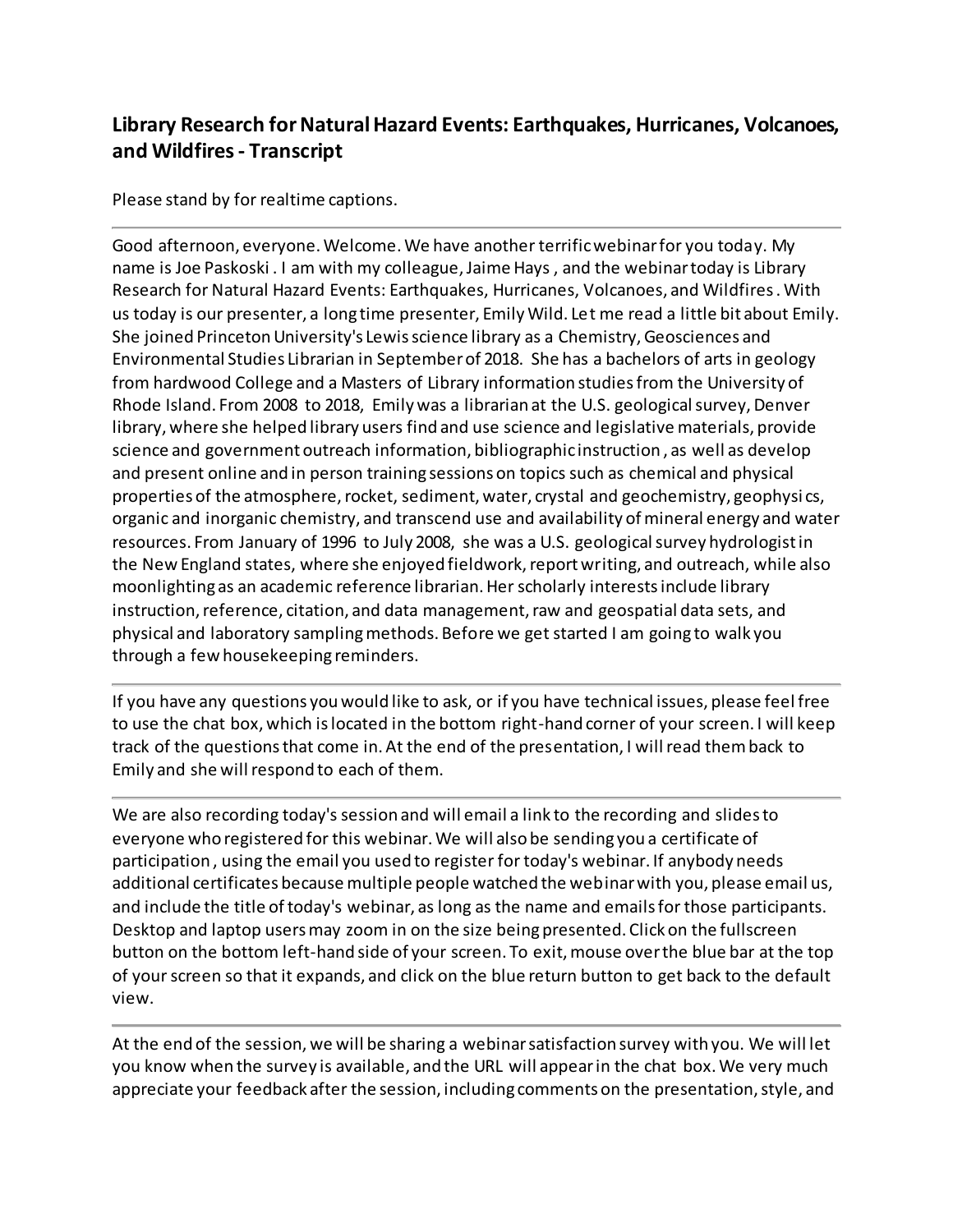value of the webinar. With that, I will hand the virtual microphone over to Emily who will take it from here.

[ Silence ]

Emily, we cannot hear you. I am not sure if you are trying to speak or not.

[ Silence ]

That is strange. We cannot hear Emily right now unfortunately.

Emily, can you hear us? We cannot hear you if you are trying to present.

It looks like we are having some technical difficulties here. I see her moving the dot, but we cannot hear Emily. Emily says that she can hear us, so, Emily, if you can try to reconnect your audio, it does not look like it is hooked up your quote you want to do on the top left is go to audio and then speaker, microphone/audio text. You're going to run your audio test again and connect your audio. So, Emily, we cannot see that your audio is connected anymore. I am not sure what happened to your audio. You're going to want to go up to audio and try to reconnect your audio. So, what you are going to want to do is up on the top and the bar you are going to want to go to "audio" and click on "audio conference." Then you want to pick the method you want to connect your audio, either through the phone or through a headset.

[ Silence ]

If you are just joining us, we are trying to have audio issues and trying to get Emily reconnect did.

[ Silence ]

Hello? Hello?

We can hear you now.

We hear you now. You are cut off for some unknown reason. We had a nice discussion before. Okay. Great. I am glad you are back.

You know, yeah, I was just thinking that one reason why I like doing this presentation is that when natural hazard events happen, people get disconnected. So, but, yeah, so that was, I guess it is appropriate. So, thank you for your patience. I guess I will get started. So, this is the, or, the earthquake from 1864, and Zeta, which is coming our way, and then I am going to put some things in the chat so you can follow along. These are just some links that may be of interest. Then, one of the wildfires in the national parks. Moving on. This is me. I was, as Joe said, I was a hydrologist and a librarian at the USGS. One of the things, I like to help students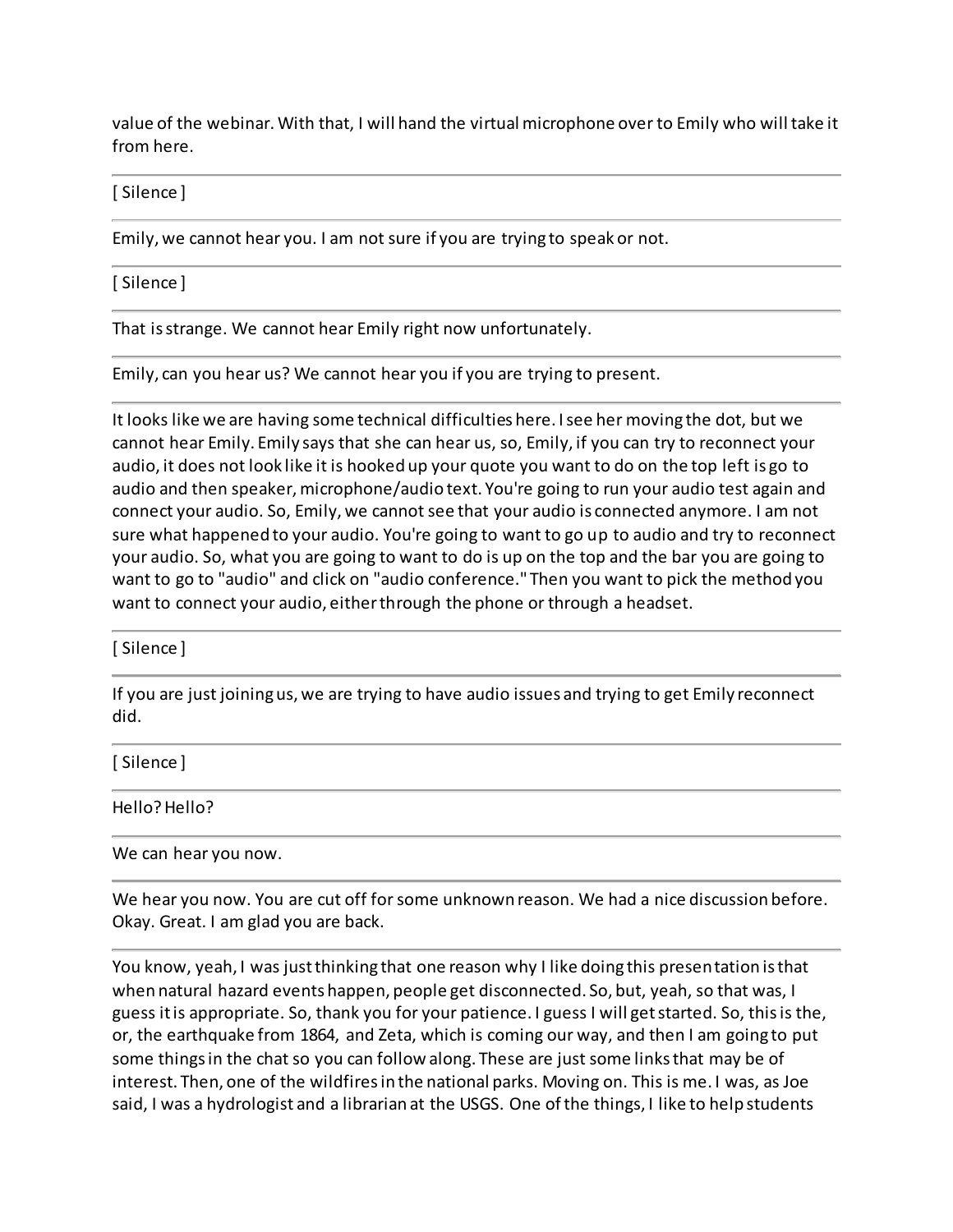here at Princeton find USGS information, but also linking the outreach information in the education into the publications and data and other types of information. One of the things I wanted to note is that if you are a new geoscience librarian, or if you are interested in geoscience librarianship, there is the session that we just gave on Monday. It is geosciences librarianship 101 and all of the presentations were put online recently. I have in working from, remotely, since March of 2020. One of the things I thought that would be fun to share is that my campus knows that we were working remotely, and campus is quiet because our seismograph, the size in meters in the geosciences department registered no movement. So I thought that would be a fun story to share. I don't know if your university has one as well, or if your institution, but that is something that Princeton has been following his noticing how quiet the campus actually is, or, when the students come back, and other things, so, another research question that came up one time was that, within cities, and rural areas, that have seismometers, they are looking at the data to see how quiet it has been with people. So, that is another interesting topic.

So, I have been doing these presentations for quite some time. I have put them in here more as just an FYI. And I have a guide that has all of them in one place. It was students faculty and my colleagues kept asking for me to just put them in one place, so, they are all there. I am just going to skip ahead a little bit. So, I will be talking about earthquakes, hurricanes, volcanoes, and wildfires. A lot of the educational tools and information tools that are use our online talks, education products in the USGS, and also tricks for data and maps, including real-time data, and a lot of publication sites and where to find the types of publications by these very specific subject areas. A lot of times in commercial databases, they do not always have them indexed or have the records in their. The access points are still available through the geological surveys under state geological survey, federal, or other type of source. So. And this is one of the, um -- Whoops. This is one of the links that I like to show people as well. The natural hazards for USGS, and also all of the different products in real time. So, even though I am no longer at USGS, I still pretty much use USGS information every day throughout the day. On the previous slide, but about 75% of my inquiries here at Princeton are basically how do I find USGS information and data, so, it, I like sharing the tricks to other people with other people, so.

One of the things that comes up a lot is that, here at Princeton, Harry Hess, he wrote the history of ocean basins in 1962, and that is where he outlined the theory of the mid Ocean residues spreading, and he is one of the pioneers of plate tectonics. So. Ends, another aspect is, okay.

Also, the Princeton University, this is a great lecture for new students are for the public interested in learning more about the history of plate tectonics. This is the geosciences lecture, 50 years of plate tectonics. This is Jason Morgan. In 1967 he discovered plate tectonics as a concept or theory. So, this is a video, it is almost an hour. A lot of students, and faculty use it, just to kind of, as an educational tool, but also, it is a great, it documents the 50 years very well. And it is only 50 minutes. So, that might be of interest. And then, within the USGS, there is a lot of educational videos. This is something that a lot of people don't realize and they do not think, within, when I was at the USGS we had a lot of lectures come and staff would go into the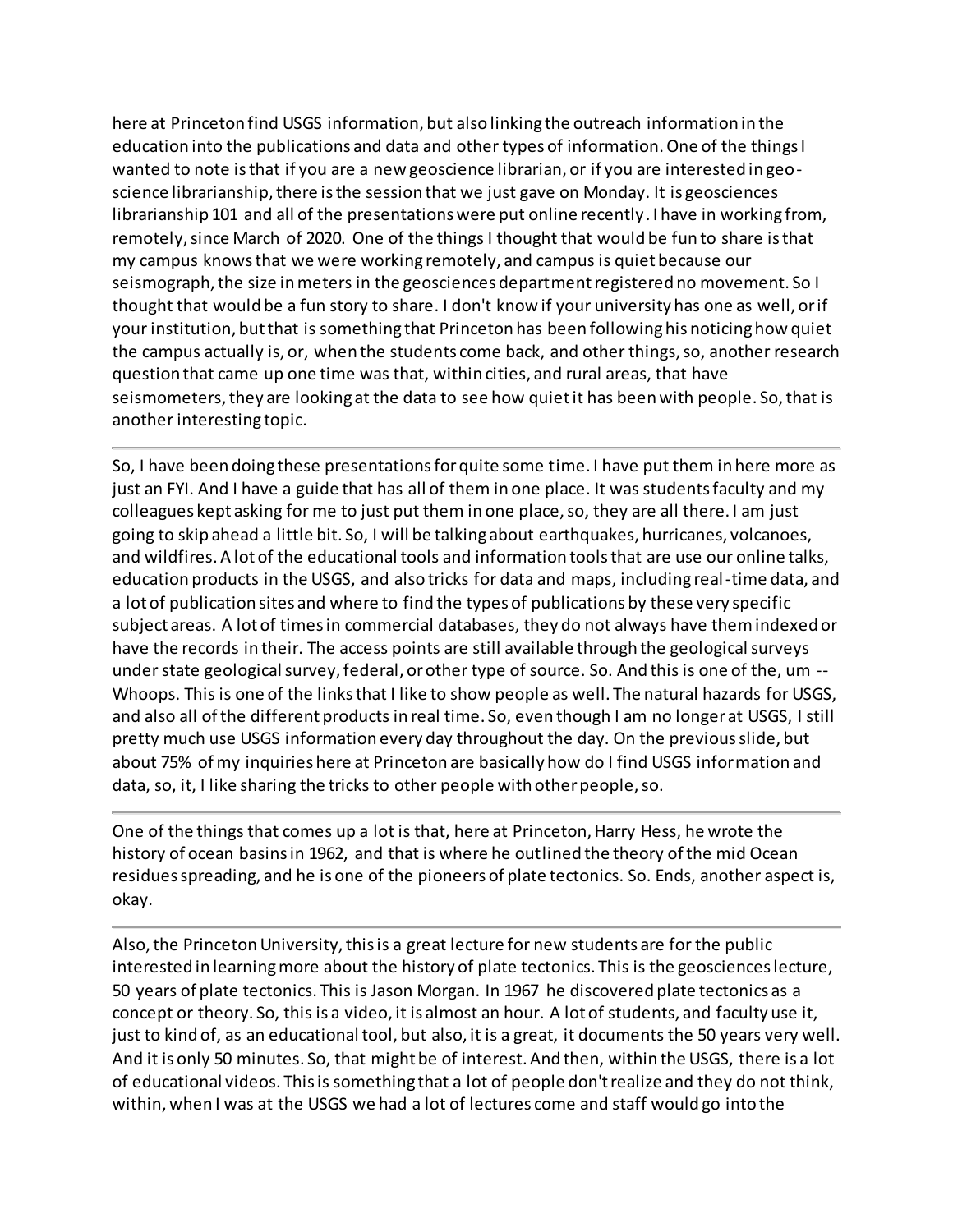different buildings, but there are also a lot of online presentations. But all of those videos are available to the public, and they are really, there is a lot of information, especially if there are current events. I believe they are still doing the session. So, these are some of the links that might be of interest for earthquakes. But there are many other topics as well, but I pulled these because these are the two that tend to come up the most. So, the different, you know, why, why, what, what are early earthquake warnings? What does that mean? So the scientists were visiting scientists explain different topics in a very, their tone is, and the way that they explain everything, so I like to use these, especially for the undergraduate evidence and when I help the public. Given earthquake happened somewhere and a question comes to Princeton, I kind of put together a series of information sources that can help understand why and how they are happening.

So the other aspect is the education sources. So, the USGS has a lot of basic information about just to understand why and how earthquakes happen. So Emma these are the two specific webpages that work on, well, for, especially somebody who is just learning how and why earthquakes are happening and where they are located, and one is my favorite figures to show people is they did you feel it. This is the figure here on the left. So, these are, these are two different earthquakes that happened. When is the West Coast and what is the East Coast. This is the one that happened in Virginia in 2011. As you can see, a lot of people felt it and reported that they felt it. This is one from 2004, which is about the same size and magnitude. And not that many, it didn't travel that far. So, what we always said when I was working at USGS is that the rocks are old and cold and The East End hot and young in the West. So, when people come from California to New Jersey or the Northeast, and they experience an earthquake, they, they ask, usually they contact me and think why is this different, and this is the one figure that I like to show people. So, this is a good figure of the plates and how they are kind of not necessarily overlapping, but how they are in relation to each other, and so, this is the United States right here. So, this is the East Coast and in the West Coast. So, the West Coast has a plate contact there. So, this is the earthquake glossary, which I pretty much use every day when I am explaining this type of information. There are many many other sources and explanations, and it is a good source, and they keep it updated as well.

And then, for earthquake monitoring, so basically, if somebody comes and says his earthquake just happened during looking for information about this earthquake area, can you provide a summary of what I would need to look at? So, sometimes I help other librarians that are in earthquake areas. And if they are new are just looking for more information, I basically make a kind of like a how-to list that walks them through how to find all of the information for their area. In some cases, they like to do their own public talk, so, or, teach a class, or, have a workshop, so, I like to put, or help them put together the information, because I think that the more information that you have and the more you can provide to your population, the better it is for understanding why and how earthquakes are occurring in your area, or if you are traveling, which I realize not that many people are doing right now, but, it is something that still might be of interest.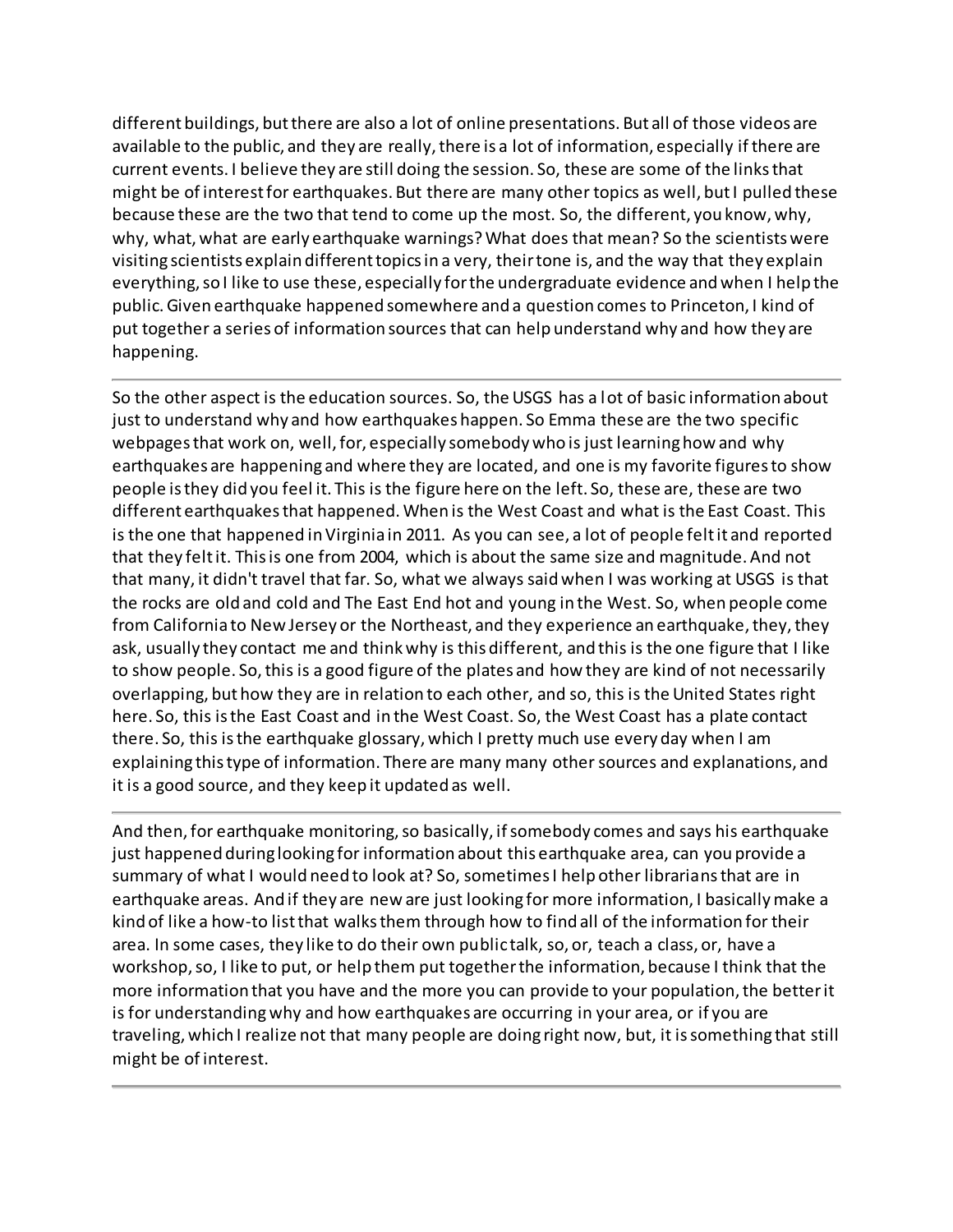And so the other aspect -- Whoops. These are the real-time data and maps. I clicked this this morning. All of these earthquakes are what happened just today, and then the other earthquake posters that I like to show people, which is the image on the right, a lot of people do not realize that these are available on the link for the earthquake event. So, they are really helpful to explain what happened and it is a great summary of everything. So, the undergraduate students especially really like these when they are trying to understand the different areas that they are studying in class. So. But, these are the types of publications that are not necessarily in a library catalog, but they are still citable and they are still helpful. So, um -- And another question that I get quite often is somebody will come in and say, or, they will contact me and say, I need to know all of the earthquakes that have ever happened in this part of the country, or in this immunity, et cetera. This is an example of the earthquakes yesterday on the left, and then I clicked the Northeast. So, this is, and when I did this search, I did it from 1972 yesterday. And so, this, the size of this link. But, I wanted to make sure, if this is something that you need, or you want to learn how to find and use these different products better, I know that on the different tricks to searching, because the people that made them showed me how to do that and that was part of my job and I worked at the USGS to help people understand and use these different types of products for their area, or to help others, et cetera. So. I'm -- And then, when it comes to publications, so, there's the data and the publications. These are all of -- Any time an earthquake happens, what I do, I have a method for what I go through immediately. So Emma I search the geological Society of London, geoscience world, open GSI, and I like to see if they have updated anything on the USGS earthquake page. Sometimes they can do , quickly put the information together, and so -- These are all those links. And so, the earthquake publications are specific to the hazards research. So, when I worked at USGS and here at Princeton University, the question, when it comes to earthquakes that are not an event that happened just today or yesterday, a big event, it is usually about induced earthquakes, which are human-caused -- Excuse me, earthquakes caused by human activity. And so, they actually have a webpage and they have all of the research on it. And then I also show how to use the different databases to find the publications on this specific topic. Sometimes the terminology has changed through time, so, and then the other thing I like to show people is the USGS grant program, because not everybody realizes that the USGS hazards program for earthquakes actually gives away a lot of funding to academics and others who do research. So there is that grant program. So. And then, okay. So, this is, if someone has come in and says, I need to start paying attention to different types of earthquake research, so, I would go through, again, the American geophysical, the geological Society of America, and there is the AGI open access journal, and so there is information there as well. The three that are actually physically outside of my office since I was at Princeton was the, the, the, the, the, the bulletin of the seismological side of America is right outside of my door. I read that whenever it comes in print. But that was, let me put those links in. And so, another thing to keep in mind is that, because there is so much, I mean, some of these publications are subscriptions, but if a big earth event happens, the geological Society of London, geoscience world, a GU, and the geological Society of America, they actually open up the previously blocked content, so the example that I usually use is Haiti. When the earthquake happened in Haiti, they immediately released and they created a link to any research that they had that was related to Haiti. That was available freely to anybody because anybody researching it, they wanted to make sure that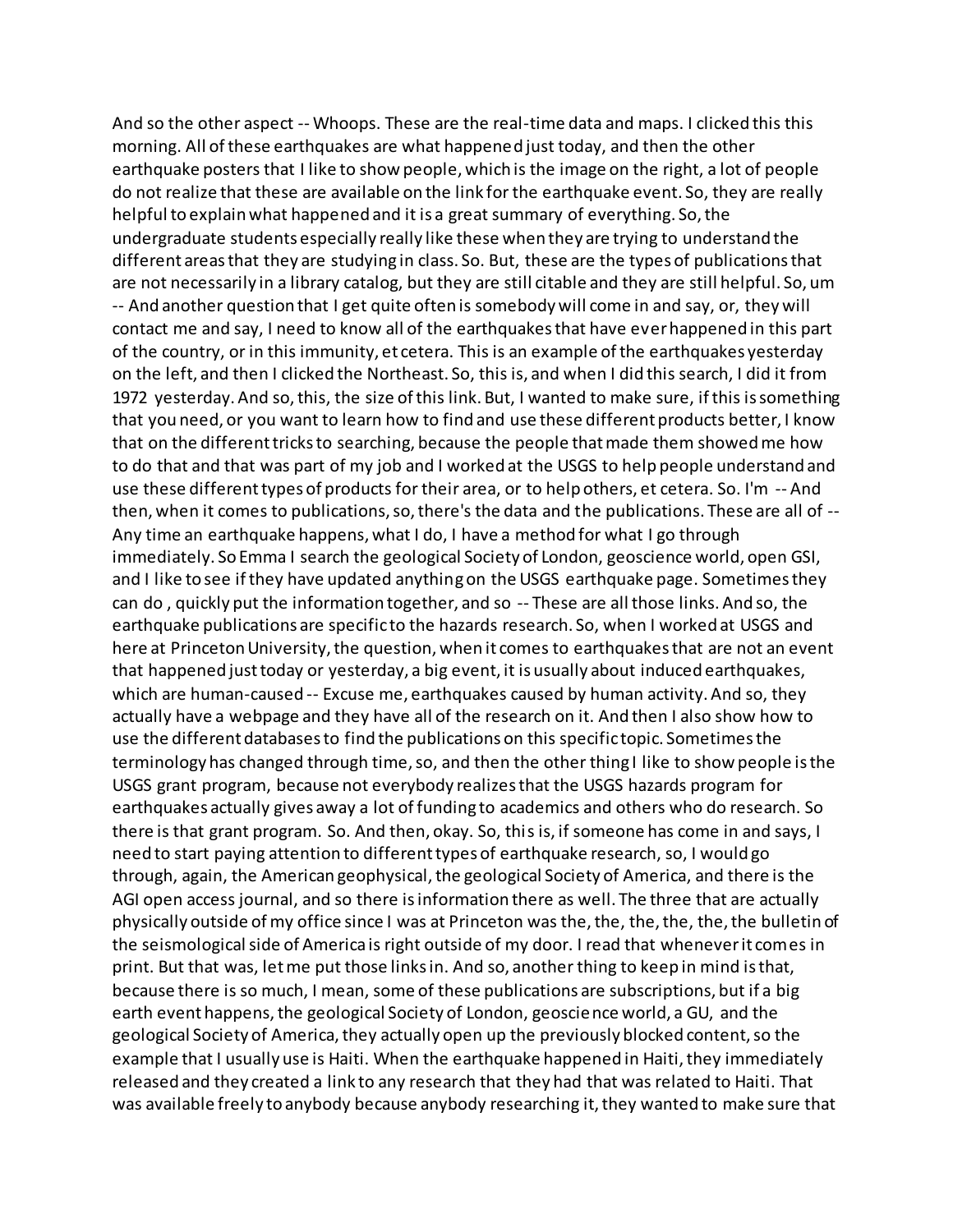there were no pay walls because it was a hazard event. So, that is what is different from other types of research is that if it is a hazard event, a lot of times publishers will immediately open up the contents to everybody. So, that is something to keep in mind. Okay. So, when, when I was at the USGS, I worked with two groups -- And there has been a lot of reorganization as well, but one was the group in Denver. Geology, geophysics, and geochemistry. There is another group that is geology, minerals, energy, and geophysics. At Princeton, this is a student that did this great documentary about how seismology can be used for things other than looking at just earthquakes and I thought that might be of interest. I don't want to give it away. But if you have a chance, it is a great video. So. Okay.

I think I am about caught up. I apologize. Okay. Oh, um -- Austin, people asking, what is the best way to find the research other than these different databases if you want to try to get everything. One of the things we have here at Princeton is anywhere access. I just wanted to show this in case anybody was interested in a. When I show the students how to do the research, I use a commercial databases but I also use Google scholar. It has some download of the anywhere access app or plug-in and you can just search. This search is an example since 2016. When you do the search it pops up. You have to click on the icon for Princeton if you are at Princeton. And it says it's a PDF. This is a one click PDF viewing for us. So, that is something that, it is quick, especially if it is an earthquake event or any other type of hazard event. The scientists are able to immediately access the content. So. And it is all linked to their catalog as well. Which I have some other examples later.

Hurricanes. So, with hurricanes, it is, there is a lot of them happening. I think that is why my call was dropped earlier, because it is pouring rain right now. And hurricanes ETA is on its way. So, I apologize, but, so, hurricanes are happening. This is one of the biggest years, so, one of the reasons why they are happening is because of other things happening on earth. So, I am not going to go too much into detail, but I have a lot of these stories, and there is a lot of research that Princeton is doing here. So, the group that does a lot with storms, and so, this is just, if you have some time, you can, um, check this out. And this is an example of how my job. Princeton is similar to my job when I was at USGS, because if there is a story in the news -- Here, um. Whoops. So, here is the link to the Hughes is caused warming will cause more slow-moving hurricanes, one climatologists. When that story came out I received a lot of questions because it was a Princeton story. They asked me in the library to find more information. So, the public can contact me as well. It is not just Princeton University people, because they just wanted to know how to find more information, more data, and other type of products about storms. So, I'm.

Speaking of storms. This is, from, whenever hurricanes happen, I use two different sources. I always use the NOAA information, and here at Princeton, a lot of the people that are in the geoscience department are affiliated with NOAA. So, here in Princeton, and , excuse me. So, this has been quite the, the year for tropical storms. So, these are all of the named storms for 2020. And then, so, the difference is that when the storm is coming, the NOAA is looking at it and doing predictions and they are preparing. They have tons and tons of data and models. Then, so, this is the one that is coming through right now. It, I'm. This is all from Noah. But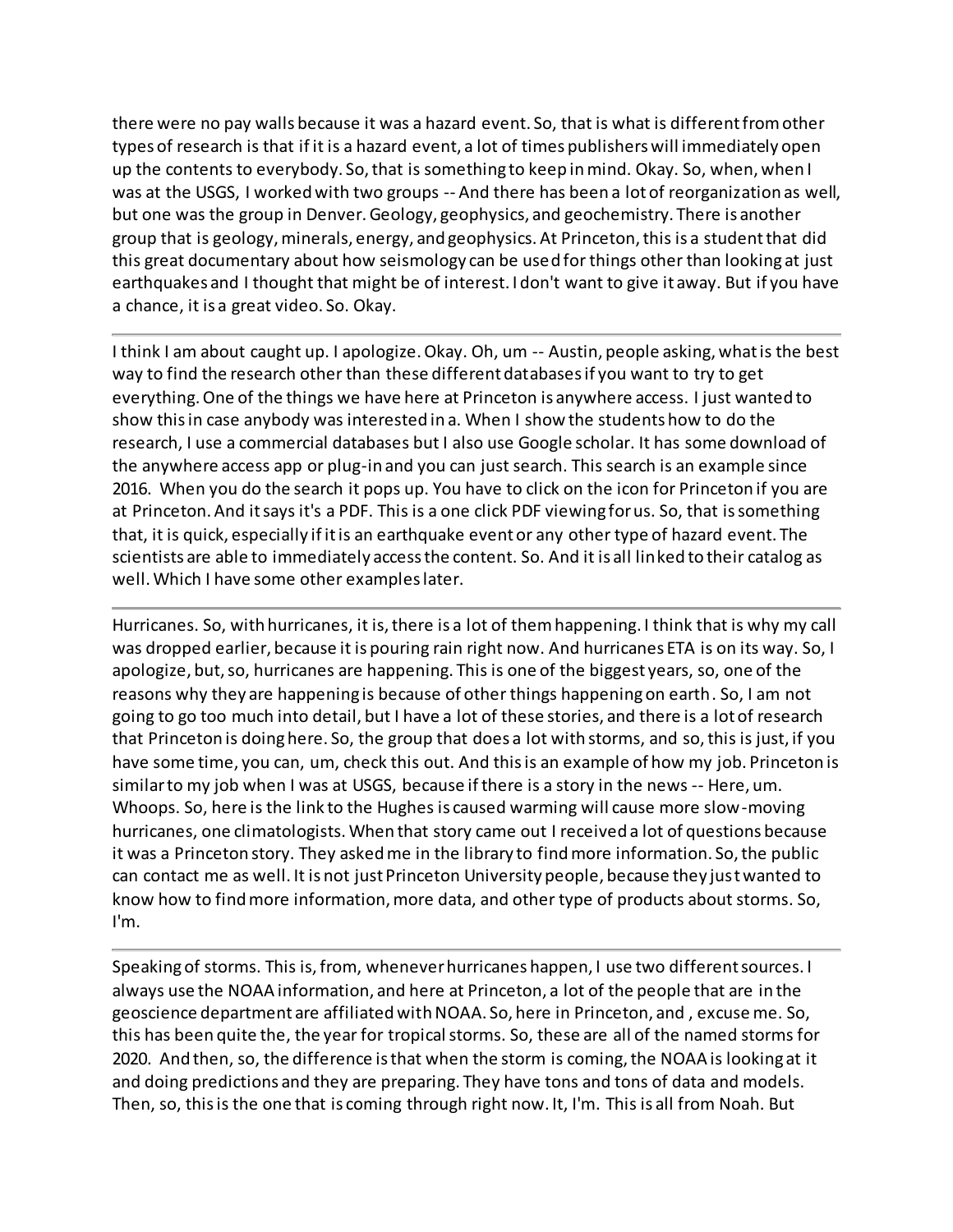NOAA and USGS works together and when you are looking at coastal erosion and flooding and other aspects, that is where the data and information is for that, from USGS, so that is why this is the USGS hurricanes and this is the NOAA hurricane information. They actually work together. It is just that the data is similar, but it is looking at it differently. So, if you, if you are looking at this type of information, you want to make sure that you look at both and not just one or the other. It isn't one versus the other or anything. It is just two different aspects of the same storm.

So, this is an example. This comes up a lot whenever I show people real-time data. They want to know if, and they ask quite often, is this going to be available a year from now. The answer is yes. So, this is an example of the real-time data for the 2019 hurricane Dorian. You can still see the information, and the different rapid deployment gauges that are available. The data is still here, even though this storm is over. It is still within this application, even though it is considered not real-time anymore. It is over. So, this is something that, especially if you are dealing with any type of emergency, wildfires, hurricanes, et cetera, but there is the emergency operations., The hazard data distribution systems , and the other products that are from the USGS, it is incredibly helpful, especially if you received an inquiry from a student. These, this imagery, the image of the week type of information, that is incredibly helpful to a student that is learning more about that natural hazard, like a hurricane. And so, there are many more resources available as well. So, again, in Google scholar. I always do a search and within different years of hurricanes, and this example. So, I ran this example and found the first one is about Puerto Rico. After hurricane Rahab. So, this is something that, it is easier to find the information quickly within Google scholar and if we happen to have the anywhere access link, but if there are articles that are open access they will be available as well. So that is a good trick so then the real-time data maps. For volcanoes. Living on to the third topic.

This is the real-time data for this morning. So there were three volcanoes that are yellow.

This is something that, again with the online videos, there is a lot of information, and even now, people are still, especially students, are still interested in learning about Mount St. Helens. So, so these videos, especially if, there was someone that was at a smaller school, and they were asking me how they could purchase videos that were not that expensive, but, you know, they needed them for some of their classes. I started showing them all of these different videos and they were like, oh my goodness, I did not realize how many videos were in here. If you are looking to cut costs or you have budget problems, I highly recommend checking out some of these video collections, because they are talking about the information and it is all available for free. A lot of these sources go back decades because, even though they were the old way of doing videos, everything at the USGS was actually moved to digital. It was part of a project. So Emma for historical archiving reasons, so, I definitely recommend that.

So, this is another thing that I talk about quite often, because I get this question a lot from students, and also the public. What is the difference between the different types of volcanoes? So, this is basically the Mount St. Helens, they are chemically different. So, this is an example, using the major chemical elements forming igneous rocks. So, this is a basaltic flow and this is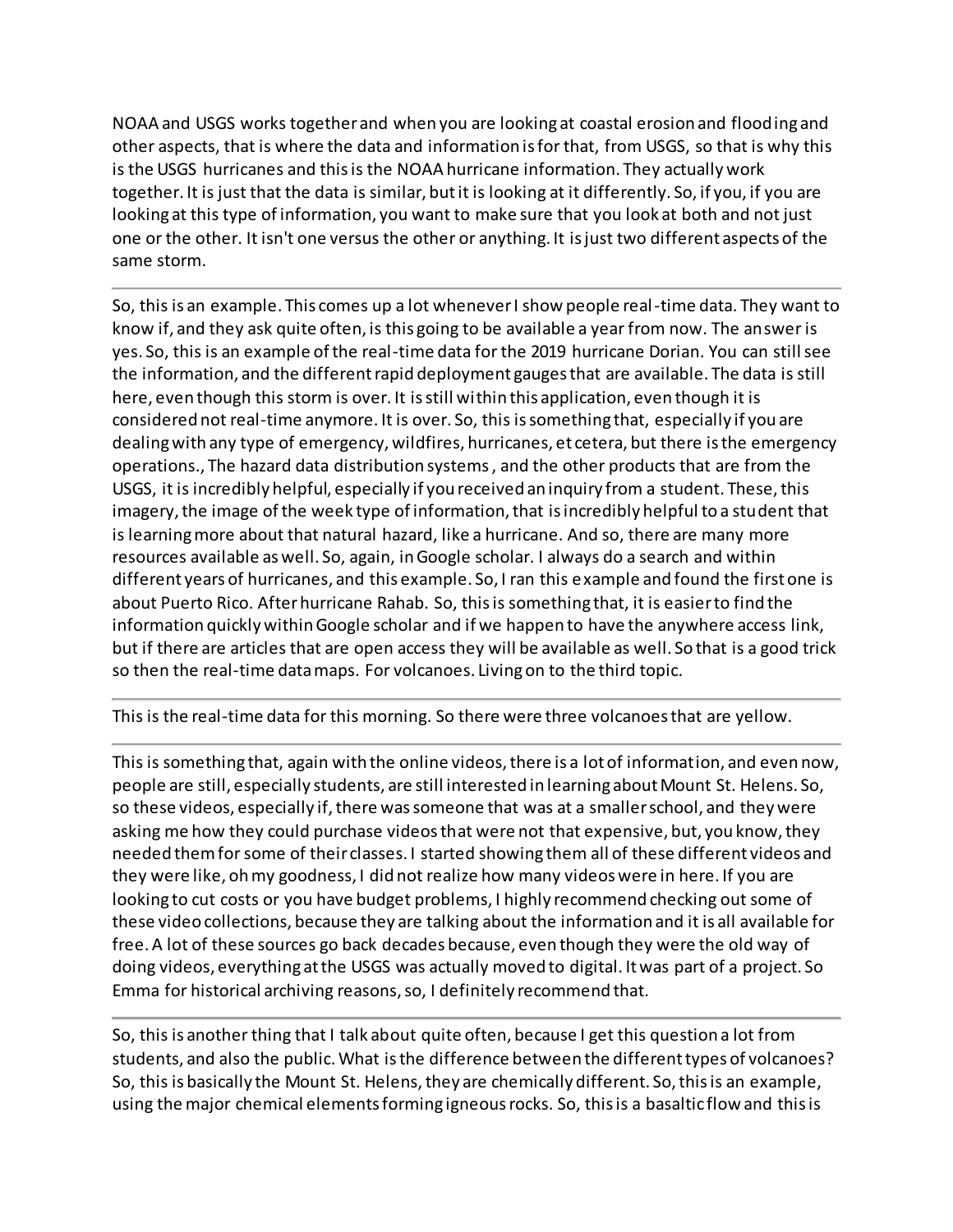more riot lytic. It is more explosive. It is kind of a rule of thumb. But there is tons more details. And much more aspects. The other aspects that can affected is the amount of water that is interacting with the magma, and there are videos about that as well that explain the science of that.

Okay, so, the other topic that comes up quite a lot, especially when I mention geology to people, and, you know, the proximity of Yellowstone, and this is a good map of, showing the different types of eruptions in the United states, and how long, or how far, the ash has gone. And, this is the Yellowstone -- Sometimes people are very concerned about if Yellowstone would erupt, and this is, this is all of the instrumentation that is being monitored right now. So, you can go live and check out all of that, those pages. And C. That information. So. It. Okay. This is another, the new Yellowstone hotspots. This is another image of the week, which is good if people are interested in, this is from May of 2019. So, if you are interested in this type of information, definitely keep checking the website, because they have the image of the week, or, I think we used to have, when I was there, I think they have combined the two information sources. And then again, Google scholar. And in this one, you can see the difference between what we had access to and what we do not. So, there is the view, or one of them, I think, so you can see the difference there, but, yeah, so, when you search volcano, most of the volcano information comes up about the active volcanoes, but there is tons, there is so much information in here, and I help people, by region, look at the different types of volcano. And, and I give the -- I help give them tricks about how to search for the specific other aspects of the volcanoes as well. But, if you don't, if you want to learn more about it, then you can use the volcano glossaries as well.

Okay, so, wildfires. So, this has been an interesting year or interesting summer for a lot of different natural hazards. I do not think, every week there has been a natural hazard inquiry that is intense, because there is just so much that has been happening. So, I clicked this realtime map from this morning , and one of the things I wanted to note, because I do so receive this question because some of my old presentations have Geo Mac in it and it is kind of retired, so the new map is this one. So, this is, these are the links. Here. So, they, they have the information up there for, you know, still that, that Geo Mac, it is the website, but it is not updated. So, the one that has been on the news the last couple of days is in Colorado. So, these are all of the fires burning in Colorado right now. I zoomed in just because a few people have asked about this, Rocky Mountain national Park. So, basically, there are fires burning on both sides of it. This is Estes Park and Grand Lake, and this is the Continental divide. So.

There is also that and that has more information as well, and context information if you live in the area.

And then, when I help people as well, is to understand that, even though it is the geological survey, they do a lot of fire research. One of the reasons why they do fire researches because after the fire is done, there is also in the fire is happening there is an overlap within the landscape of the mining. So, sometimes there is mining activities that might be harmful to the firefighters. That is something that they tend to look at. They include that in their maps and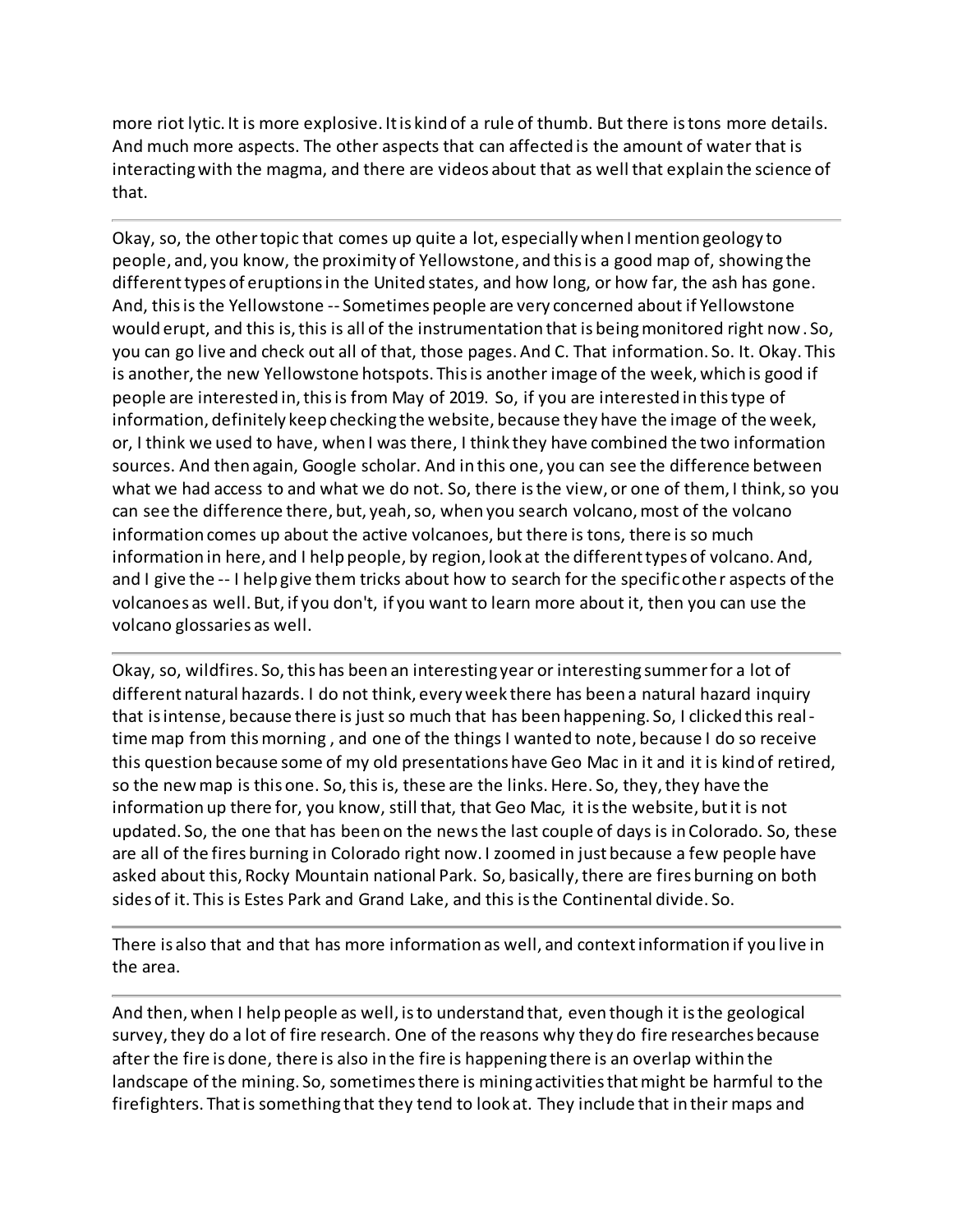they are putting all of that information together. There is also the post-fire debris flow that can be very dangerous. These are just some other aspects of fire science, again, from those public lecture videos that may be of interest.

And then some of these are more images from arrows, the earth resources observations in science center. So, the reason why I included these is because, it is not just fires in the United States. They actually take images of fires all over the world. So, this, these links actually, within this imagery gallery, they have more than just, they have the earthquakes, they have the volcanoes, they have wildfires, they have floods, and it is not just, it is everywhere. So, if something big is happening, I always recommend to check out that image gallery to look at the image of the week, or the other, their newsfeed, because, and to keep up with that, because they will probably post something about it.

Okay, there is also other information, sources from state and local governments. I think somebody -- I had several questions about this actually when it happened in Arizona over the summer. So, this is different hazards. In Colorado, when I was living out there, there was some landside areas that had cameras on them, and the rivers or just the side of the mountain. They were to make sure that they could visually see any change or slump in the landscape.

And then, I showed the Google scholar search, just to, um -- This is just a quick example of , and resilience and wildfire, that comes up quite a lot. So, but, it is easy to search. And if you don't have, you don't necessarily -- Google scholar does pick up a lot of it because they still are having, they have the analytics, the Google analytics in there to pick up the literature. And so --

Okay. I, I think I dated on time. So, thank you. I apologize, again, for my technical difficulty. I do want to point out that if you want to stay in touch with other librarians doing geoscience information, there is the geoscience information society. I invite you to subscribe to the GEONET listserv. I am the moderator of the listserv so if you want to be added you can contact me directly at [ewild@princeton.edu](mailto:ewild@princeton.edu) . If you are also interested in learning more and getting updates about disasters and the United States and in the world, I am part of, I have been subscribing to the disaster librarians and information professionals group. It is through the NLM and IH but it is the disaster outreach group. So, anytime there is a disaster anytime in the world, they actually do post. So, my next webinar is in November. I was going to talk about different fun art sources for chemistry, geosciences, and environmental studies. To give you a preview, this is an old picture of the geological survey art room. And then this is the Princeton University, one of the Princeton University Art exhibits that is online. If that isn't of interest.

Hi, Emily. You still there?

Yes.

Hi. Are you ready for questions? Did you have some more that you wanted to cover?

No, that is it.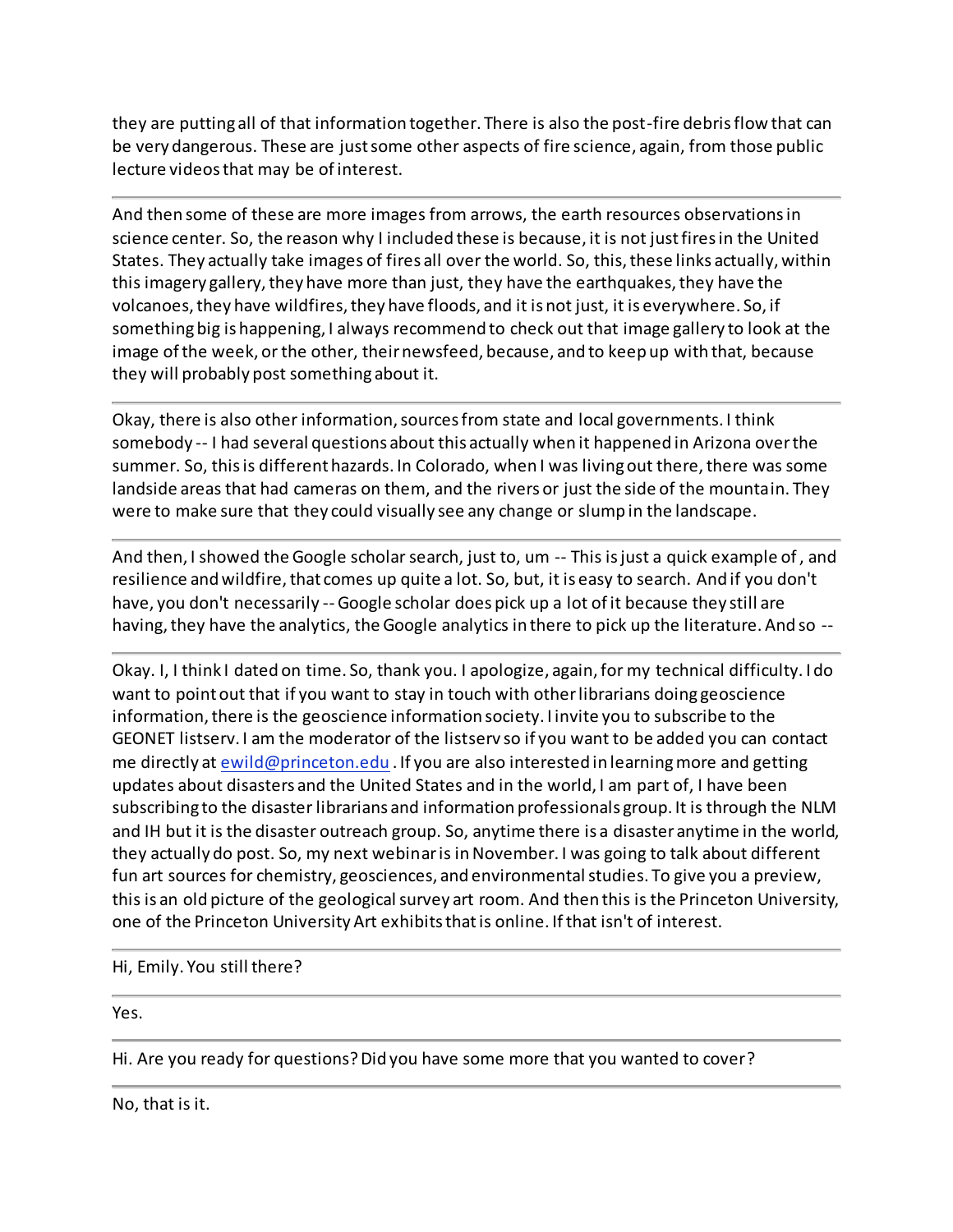Thank you very much. Another terrific webinar. Emily has presented many. If you look in our webinar archive, you can search and easily pull them up on the sides and everything else. They are fantastic. Let's see. Please chat any questions into the chat box, please. We have a little bit of time before 3:00, when we have to and. Jennifer makes the comment, question, I should say. Do the hazard articles remain away forever after the event?

[ Indiscernible - overlapping speakers ]

When they unlock subscription content a bit open for a very long time. For the Haiti content I think it was 7 years, and it was very, they still, what they do is they, they, you can always contact them and ask when the situation, if you do not have access. They, they want to make sure that it is a safety issue, is the way that a lot of the geoscience publishers see it. So, you will see most of them, the authors, want to publish is open access, but if, if they don't, the publisher themselves will open it up for emergency reasons. So, there is an emergency window. But it is not just, like, the week at the hazard is happening. It is longer than that.

Great.

Edward makes the comments, the U.S. Census on the map for emergency management resources may also be of interest for ephemeral emergency/hazard events. That is a good comment. Please keep those questions coming. If you want to put the satisfaction survey in and the links to the archives, that might be good, in the chat box. Please fill out the satisfaction survey, and check out the links for our archives for our past webinars and other events.

We just had a recent conference last week, so all of the events, recordings, per our virtual conference, are up. Check that out. Let's see if we have any other questions. We have some shout outs. Excellent, thank you. I, I tried to pronounce your first name last time and cut into it and I apologize. Rodriguez, I will say, says, are there some links for this information in Spanish?

Yes, please email me, because we, the, yes, there is, there are. Anything, depending on what part of the world it is, there is that, that event will be in multiple languages. So, for example, everything that we did for Puerto Rico is in English and Spanish when I was at USGS. Likewise, if something happens in Italy, or another country, it is in the, it is in multiple languages. A lot of outreach information is available in multiple languages. So, yes.

Great. Let me see if we have any other questions. A bunch of shout outs flowing in. Thank you. Thank you. Very interesting. Great resources. Great resources. Thank you. There it is. There. The satisfaction survey. There is some information about our archives. Very easy to search. Emily's webinar and past ones 15, 16, 17, but there are a lot and they are all great. And, like I say, our virtual conference last week, all of those presentations are there. So. That a look. Let's see. Oh, when the moderator mentions the website, what is the URL to that? I think Jamie just put in, Mike, I think she just put the links for that, if you could give that a look, that should be what you want, I believe. It is a little search box, and all of Emily's webinar should pull up in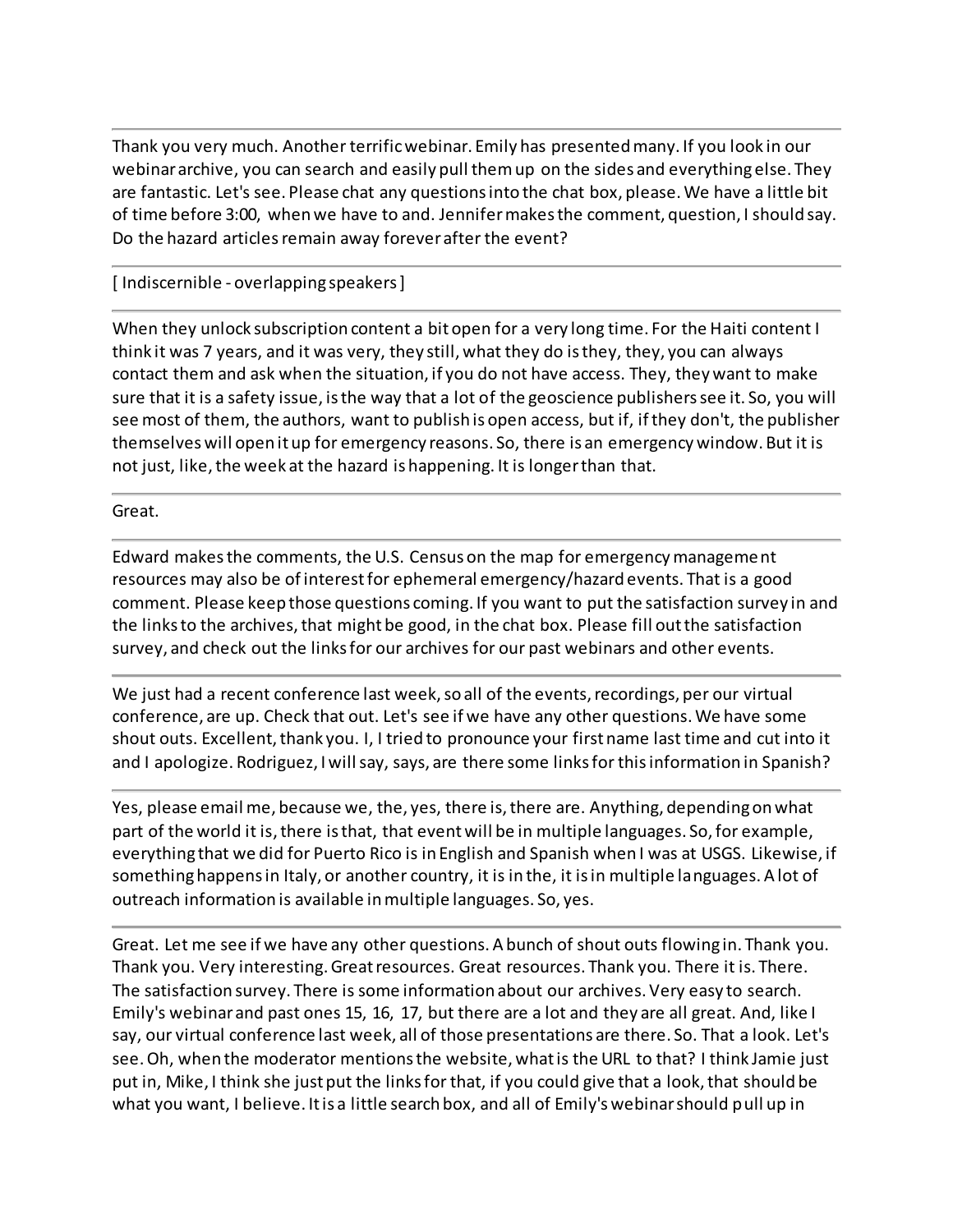that. Any other questions for Emily? I had I had a question myself. You may have covered it. I apologize if you did. You mentioned all of those earthquakes, and quite a few, I guess every day. But, what, what power do they have to be for the average person to be able to feel the earthquake?

Oh. I left that slide out.

Okay.

So, actually, it, I know this from just working at the USGS for so long. It is around the 2. You can actually feel around a 1.5 and a 2. We used to have a chart, and, it, it depends on how, if you are on hard rock or soft rock. So, in Rhode Island, people that were on bedrock felt things more quickly, or intends, then if you are on soft rock.

So, most of these webinars, I mean, most of these earthquakes would be, like, less than that, I guess.

So, that is why, yes, so the default in the databases 2.5.

Okay. But you can, yes, so, there is a chart that we have. I don't know if I can find it. I guess, my previous employer has. It is basically every magnitude and what it feels like.

Oh, I see. Okay, that's great.

It is really helpful. I apologize that I left that out. It is really helpful --

If you, if you come across it, email me and I can send it out to the registrants.

Okay, yeah Emma I will do that. I realize after, yes, I apologize.

No worries. Everything is great. Luis says thanks. I wanted to get an image of the week is an automatic thing. Is that possible? Some kind of automatic mailing on that? Is that, is that, is that what you were talking about, Louise? Some kind of subscription there?

Yes, it, it, E.R. O's.USGS.gov. And then, on the bright side you click on the gallery, the image gallery, and then it is the image of the week. That pops up.

Great.

Yeah. So.

Keep those questions coming. We have a little bit of time. Let me mention upcoming webinars. This is the last one for October. We have four more scheduled so far for November. The next one is on Tuesday, November 10th, entitled de-clutter, curate, and refresh. Make a big impact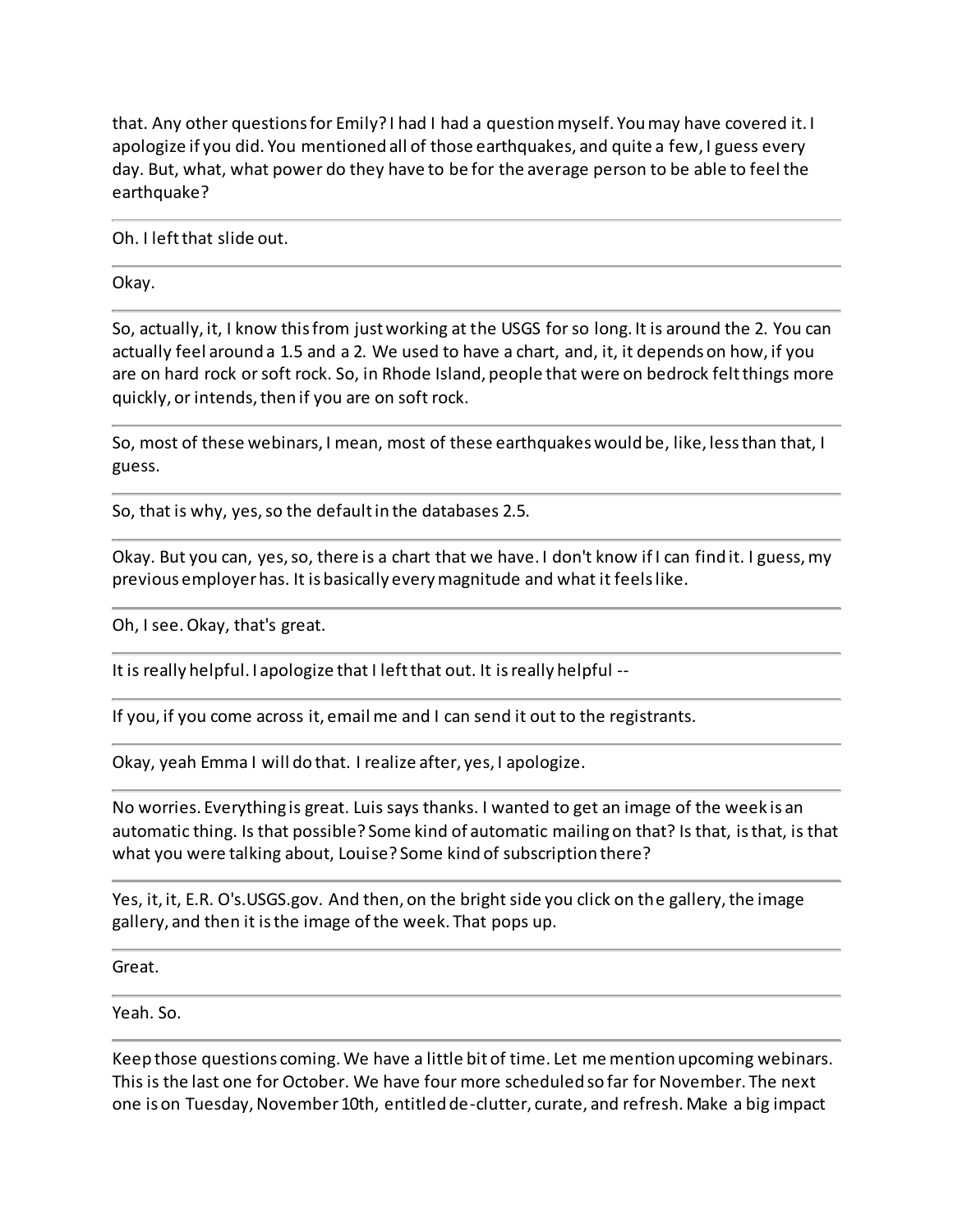with small changes at your federal repository library. So, , please give that a look. You can also volunteer, to present a webinar like what Emily has. So, on any topic related to government information. So. Please think about that. There is a web form. Oh, here we go. Here's a question. Here. Steve says, does the USGS do any research with tornadoes?

Yes, they do. They, they work, they, NOAA, NOAA is actually the primary federal agency for that, but they do do work on tornadoes. As far as the landscape part. So, the imagery, a lot of the image, if a tornado comes through, make sure to check out arrows. They will capture the image and they have that information in that. So, but they look at it from a landscape aspect. So. But they do have the journey to research.

Great. Super. Any other questions for Emily. Go ahead Emily.

I was going to say, I found it and I put it in a chat. It is "what does an earthquake feel like.". I put that webpage in their peer get has the summary of everything.

Fantastic. I will definitely give that a look. I know we experienced one, like you said before the webinar, and 2011 in Washington. Who would've thought Washington gets an earthquake.

Yeah. Yeah. When I used to do ask USGS, so there is a phone ask USGS were people call in, and then there is also the website and I used to do both. And the most common question I received was Emma it felt like a truck went by, but can you check to see if there was an earthquake.

That I will look it up and I will say yes, actually, that was an earthquake, so I do that for people, even still, because sometimes people do not know if it was an earthquake, and recently we might yeah, we had one here in New Jersey recently, and that is exactly what happened. I started receiving text messages for my colleagues, and they were like, was that an earthquake. And I was like, yes, here is the link. So, yeah.

A couple more minutes, audience. It's a great, I wish we had another hour or so. But we don't. Unfortunately we have just until 3:00. So, more shadows coming in. Anybody has any more questions for Emily, please, in the next minute or two, please get those in.

I wanted to mention that last link that I put in is an FAQ database. So, that is something where the database itself, you can just type in a question, and it is based on all of the questions that the USGS receives, and they come up with the answers.

Oh. Great. I will have to check that out.

It is almost like a graduate seminar, when I am in your webinars. There is so much information. They are incredible.

It is interesting, because that is what the graduate students say.